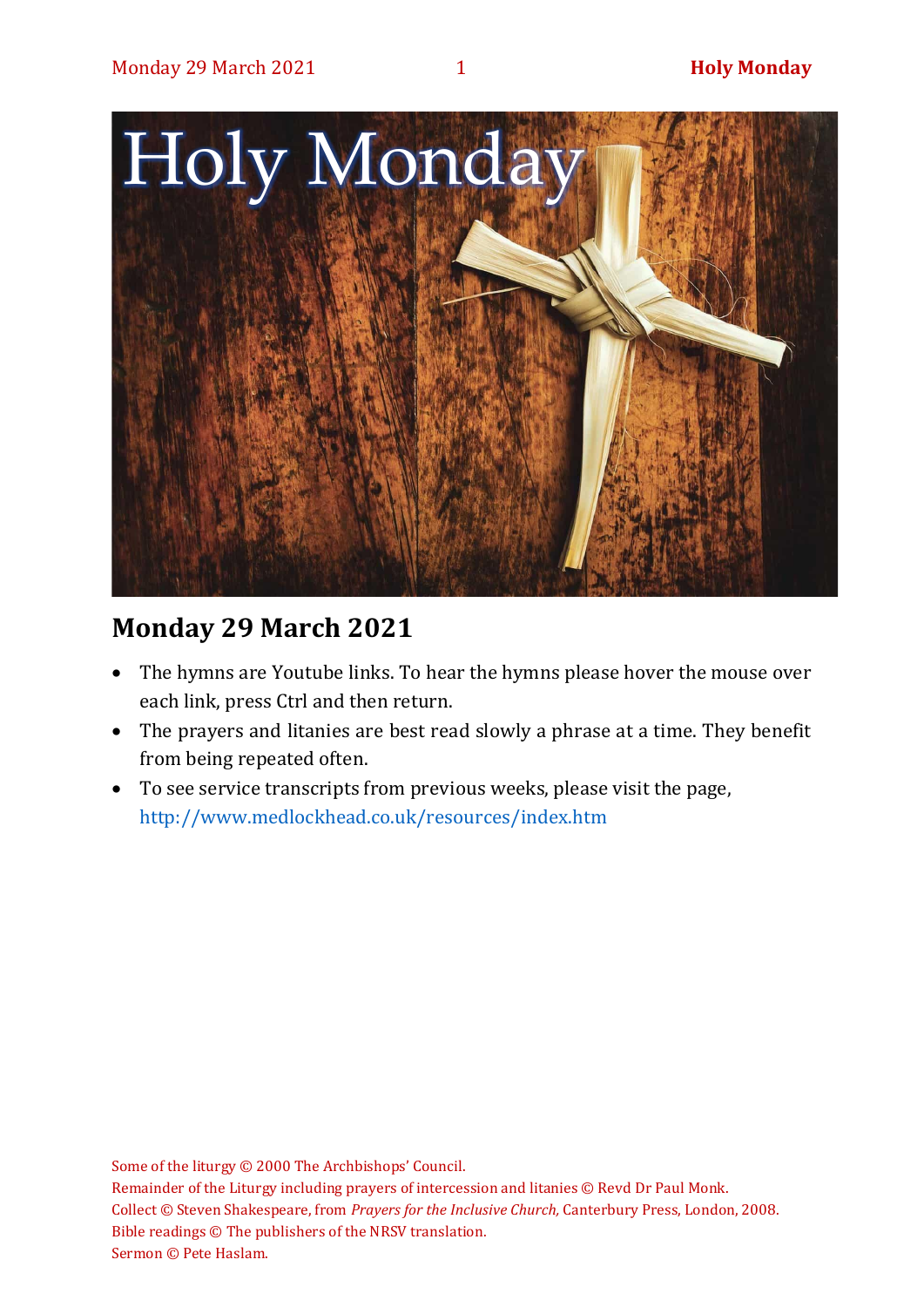# **The Welcome**

HYMN 1 **[I am a new creation](https://www.youtube.com/watch?v=Kt0u2iwmuEA)** (please click on this link to hear the hymn)

In the name of the Father and of the Son and of the Holy Spirit

#### All **Amen**

Grace, mercy and peace from God our Father and the Lord Jesus Christ be with you all.

## All **And also with you.**

O Lord open our lips:

All **and our mouth shall proclaim your praise:**

Let us worship the Lord:

All **all praise to his name.**

All **Glory to the Father, and to the Son, and to the Holy Spirit: as it was in the beginning, is now, and shall be for ever. Amen.**

# Prayers of preparation and penitence

As we start this Holy Week, we walk with Jesus in Jerusalem as he prepares himself—body, mind and spirit—for the crucifixion that led into resurrection.

During the first Holy Week, Jesus prepared to give up everything for you. We confess that we have wilfully kept ourselves from you and used our time and possessions for ourselves alone. Father, forgive us:

# All **Save us and help us**

During the first Holy Week, Jesus prepared to meet with you. We confess that we have wilfully refused to meet with you in prayer, scripture or sacrament. Father, forgive us:

## All **Save us and help us**

During the first Holy Week, Jesus fought against the powers of darkness. We confess that we have wilfully refused to fight against temptation. Father, forgive us:

## All **Save us and help us**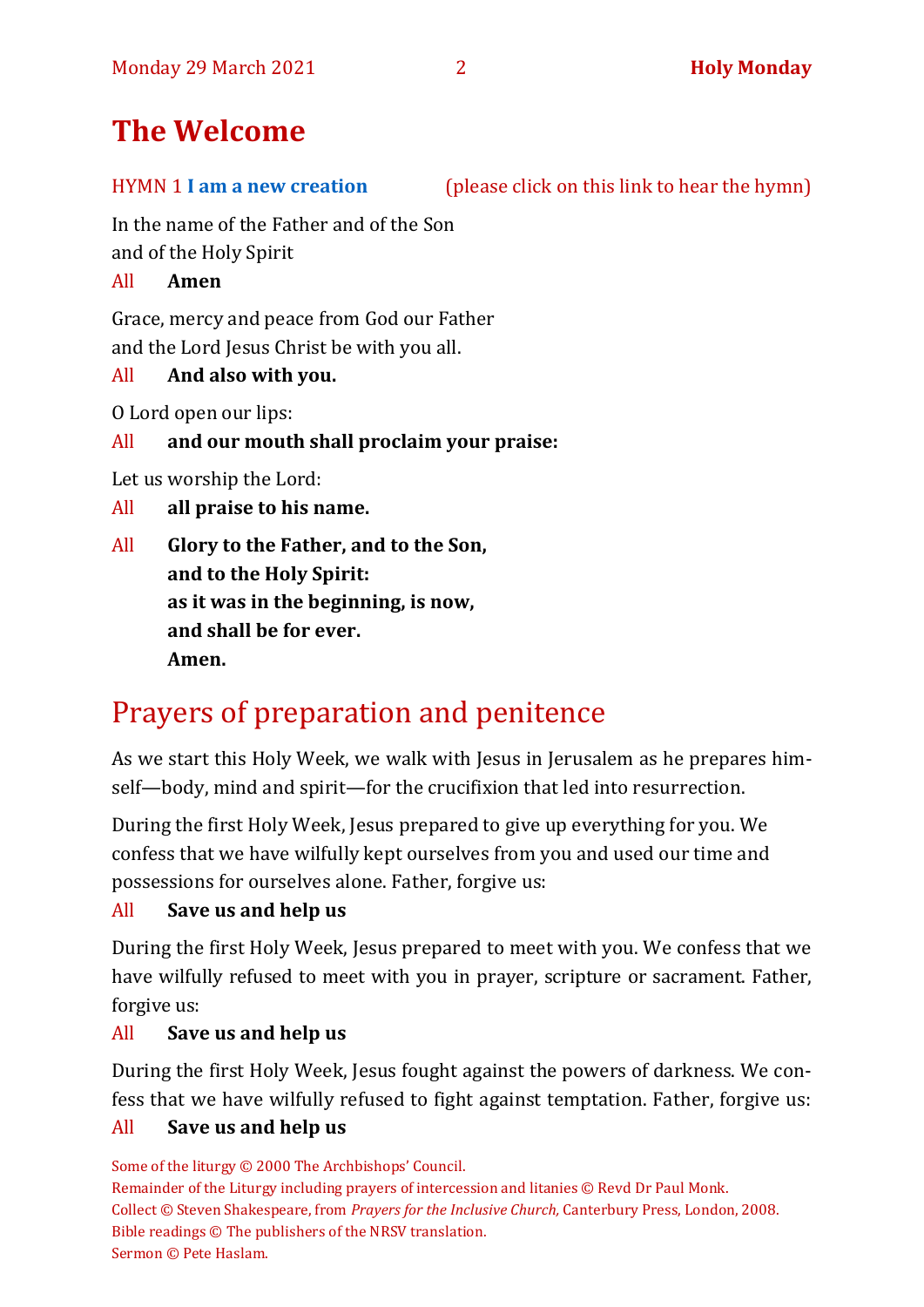During the first Holy Week, Jesus cleansed the Temple. We confess that we have wilfully failed to cleanse the Temple of our hearts. Father, forgive us:

# All **Save us and help us**

During the first Holy Week, Jesus gave is the sacrament of communion—bread and wine made holy. We confess that we have wilfully refused to look beyond outward and visible and refused to look for the inward and spiritual. Father, forgive us:

# All **Save us and help us**

During the first Holy Week, Jesus washed the feet of His disciples. We confess that we have wilfully failed to live lives of humility and self-emptying. Father, forgive us:

# All **Save us and help us**

God our Father, who loved the world so much that he sent his Son to bring us new life at Easter, forgive us our sins and make us holy to serve him in the world, through Jesus Christ our Lord. All **Amen**

# Praise and thanksgiving

All **Loving Lord, fill us with your life-giving, joy-giving, peace-giving presence, that we may praise you now with our lips and all the day long with our lives, through Jesus Christ our Lord. Amen**

This Holy Monday, we thank God for our chance of new life through the Cross, Lord of heaven and earth:

# All **we give you thanks and praise.**

This Holy Monday, we thank the God the Father for the gift of the Scriptures, Lord of heaven and earth:

# All **we give you thanks and praise.**

This Holy Monday, we thank God the Son for the grace given through the sacraments, Lord of heaven and earth:

# All **we give you thanks and praise.**

This Holy Monday, we thank the God the Holy Spirit for the gifts of love, joy and peace, Lord of heaven and earth:

# All **we give you thanks and praise.**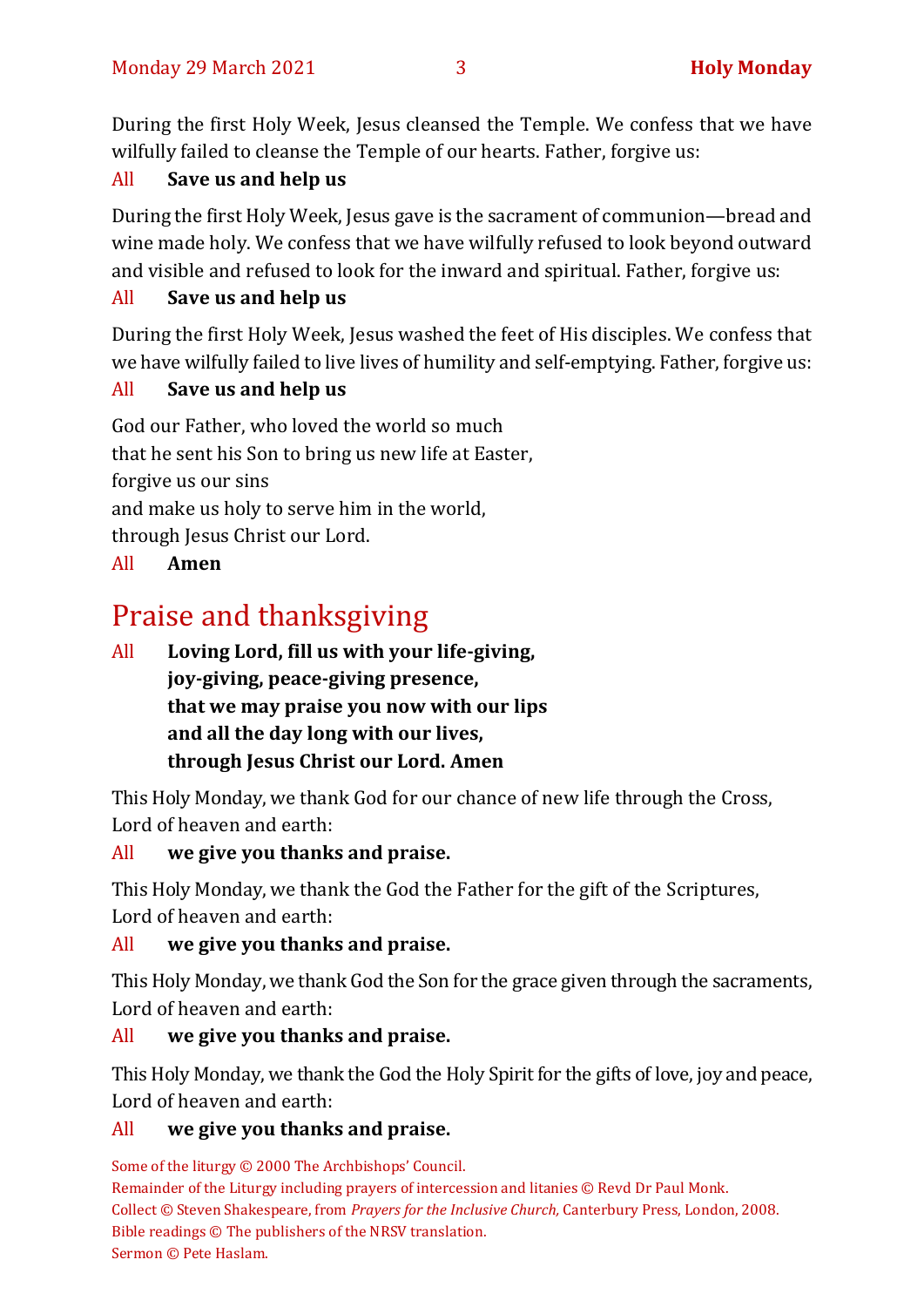As Holy Monday people, we thank God—Father, Son and Holy Spirit—for our salvation,

Lord of heaven and earth:

#### All **we give you thanks and praise.**

May God be gracious to us and bless us. May his face shine on us; so that his way may be known on earth, his salvation among all nations. God, our God, will bless us, and all the ends of the earth will fear him. *Psalm 67* All **Amen**

HYMN 2 **[I could sing of your love forever](https://www.youtube.com/watch?v=zeCwwaciAA8)** (please click on the link for the hymn)

# **The Ministry of the Word**

# **The Collect**

Lord, you bring us into being and let our lives touch your heart: may the fragrance of our worship draw us closer to your open heart and free us from our clinging to the things we can control; through Jesus Christ, the passion of God.

All **Amen**

# **First reading**

A reading from the book of the Prophet Isaiah Here is my servant, whom I uphold,

my chosen, in whom my soul delights;

I have put my spirit upon him;

he will bring forth justice to the nations.

He will not cry or lift up his voice,

or make it heard in the street;

a bruised reed he will not break,

and a dimly burning wick he will not quench;

he will faithfully bring forth justice.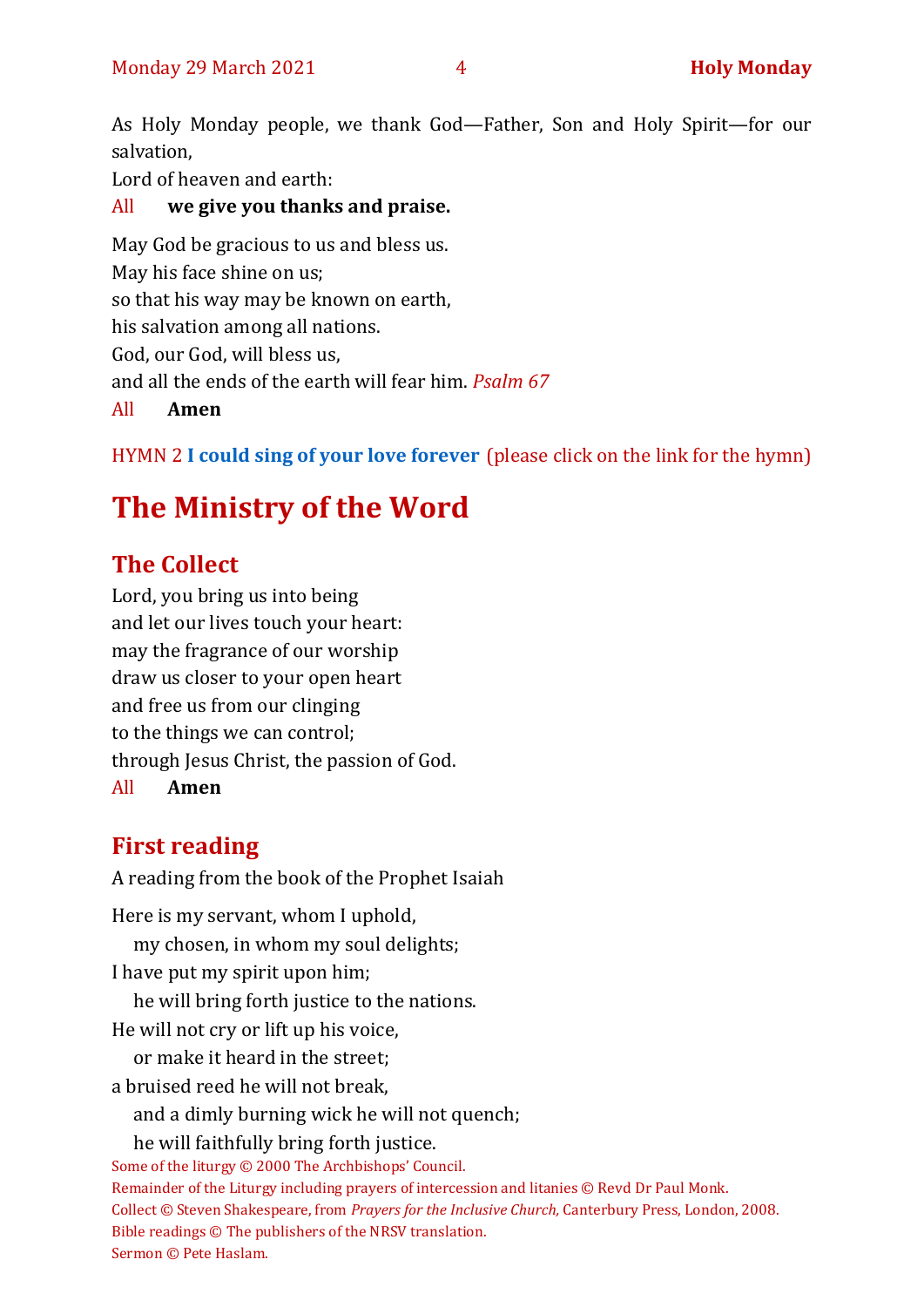He will not grow faint or be crushed until he has established justice in the earth; and the coastlands wait for his teaching. Thus says God, the Lord, who created the heavens and stretched them out, who spread out the earth and what comes from it, who gives breath to the people upon it and spirit to those who walk in it: I am the Lord, I have called you in righteousness, I have taken you by the hand and kept you; I have given you as a covenant to the people, a light to the nations, to open the eyes that are blind, to bring out the prisoners from the dungeon, from the prison those who sit in darkness. I am the Lord, that is my name; my glory I give to no other, nor my praise to idols. See, the former things have come to pass, and new things I now declare; before they spring forth, I tell you of them. *Isaiah 42:1–9*

This is the Word of the Lord All **Thanks be to God.**

# **Second reading**

A reading from Letter Paul to the Hebrews

When Christ came as a high priest of the good things that have come, then through the greater and perfect tent(not made with hands, that is, not of this creation), he entered once for all into the Holy Place, not with the blood of goats and calves, but with his own blood, thus obtaining eternal redemption. For if the blood of goats and bulls, with the sprinkling of the ashes of a heifer, sanctifies those who have been defiled so that their flesh is purified, how much more will the blood of Christ, who through the eternal Spirit offered himself without blemish to God, purify our conscience from dead works to worship the living God!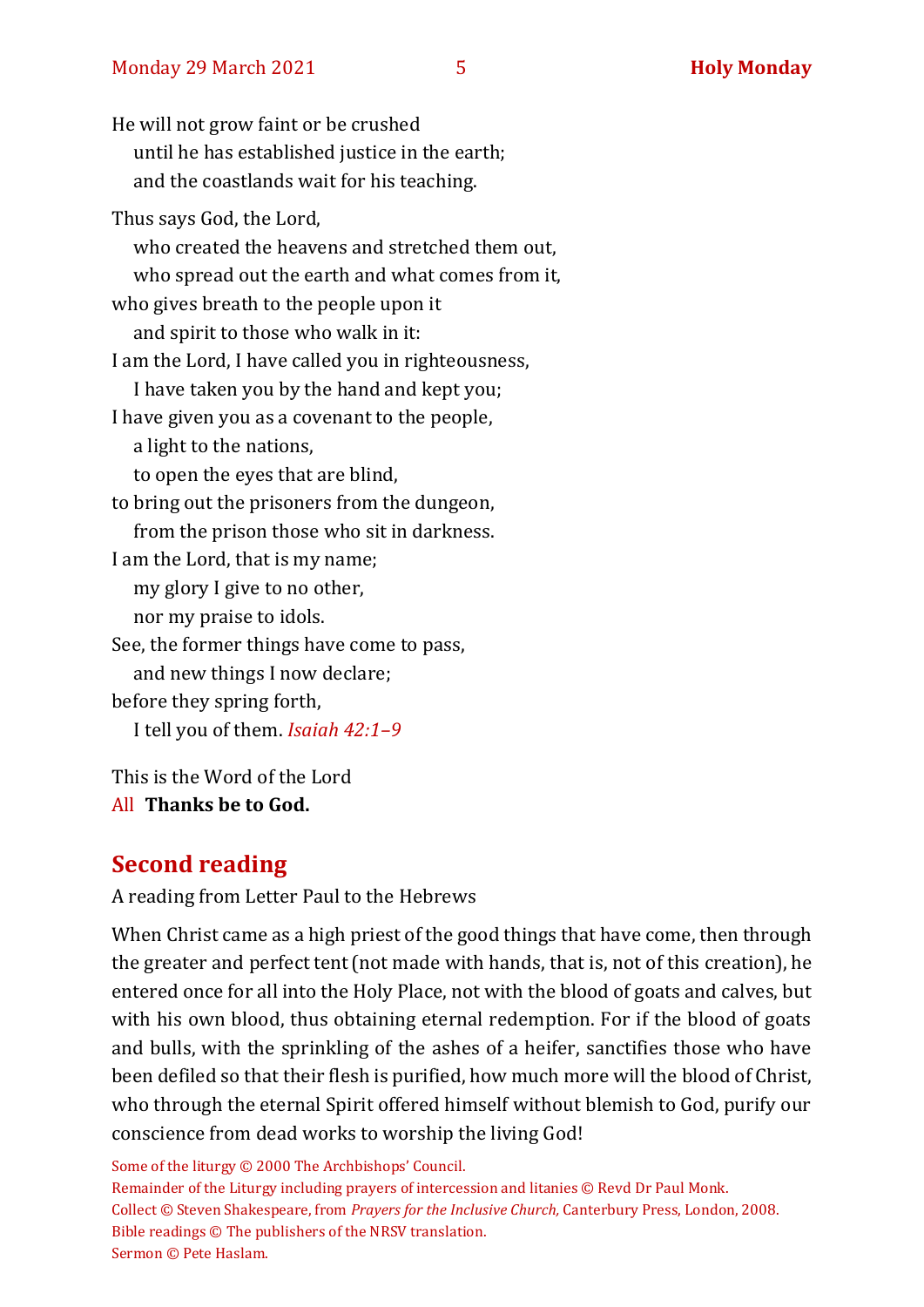For this reason he is the mediator of a new covenant, so that those who are called may receive the promised eternal inheritance, because a death has occurred that redeems them from the transgressions under the first covenant. *Hebrews 9:11–15*

This is the Word of the Lord

All **Thanks be to God.**

HYMN 3 **[He was pierced four our transgressions](https://www.youtube.com/watch?v=QzdYPWgzrrc)** (click here to hear the hymn)

# **Gospel reading**

Hear the Gospel of our Lord Jesus Christ according to John

#### All **Glory to you O Lord.**

Six days before the Passover Jesus came to Bethany, the home of Lazarus, whom he had raised from the dead.There they gave a dinner for him. Martha served, and Lazarus was one of those at the table with him. Mary took a pound of costly perfume made of pure nard, anointed Jesus' feet, and wiped them with her hair. The house was filled with the fragrance of the perfume. But Judas Iscariot, one of his disciples (the one who was about to betray him), said, 'Why was this perfume not sold for three hundred denarii and the money given to the poor?' (He said this not because he cared about the poor, but because he was a thief; he kept the common purse and used to steal what was put into it.) Jesus said, 'Leave her alone. She bought it so that she might keep it for the day of my burial. You always have the poor with you, but you do not always have me.'

When the great crowd of the Jews learned that he was there, they came not only because of Jesus but also to see Lazarus, whom he had raised from the dead. So the chief priests planned to put Lazarus to death as well, since it was on account of him that many of the Jews were deserting and were believing in Jesus. *John 12:1–11*

This is the Gospel of the Lord

All **Praise to you O Christ.** 

# **Sermon**

Some of the liturgy © 2000 The Archbishops' Council. Many people believed when Jesus raised Lazarus from the dead but yet many others refused and even wanted to kill Him. The people were afraid of a rebellion. They knew Rome would come and take away their nation and their power, but it's not His time yet so He can't be killed. So I want to go back and look at John's Gospel. Jesus went to Ephraim; went from there to Samaria; then He went to Judea. Shortly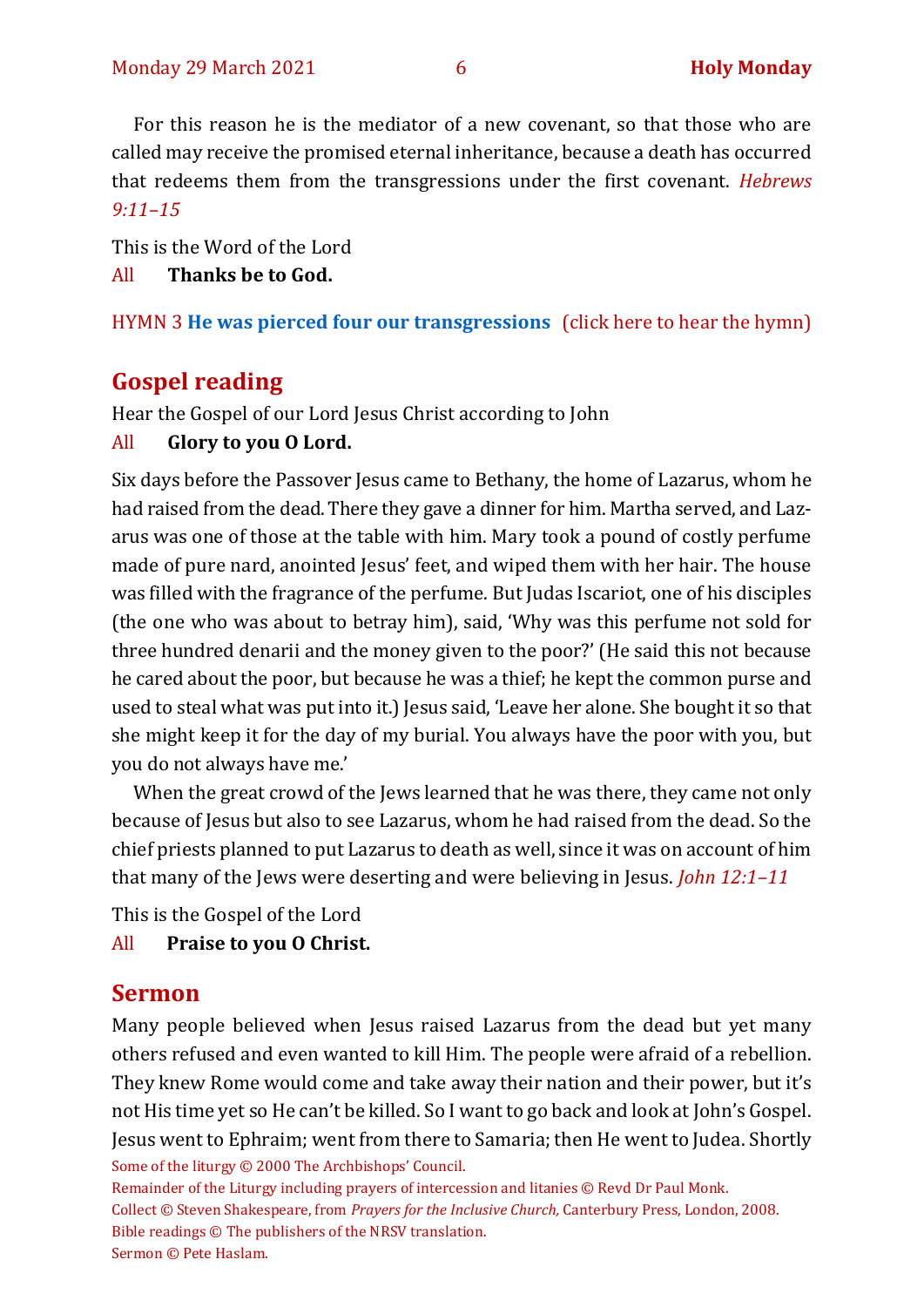after that He made His way to Jericho. Only then did He go to Bethany. It's important to know this because John skips several exciting stories just to tell us about Mary pouring oil over Him. Why would He do this? So let's look at how could that story be more important than some of the others?

Then Jesus six days before the Passover came to Bethany, where Lazarus was, which had been dead, whom he raised from the dead. Both Matthew and Mark tell us that the supper was held at the home of a man called Simon the leper. You'll notice in verse four that Judas is Simon's son. It's possible that they had met at Judas' father's house. It's also interesting that there's another story of a woman who washes Jesus' feet with her tears and hair in Luke 7:36. It's not the same story, but it's important because we know that the woman did this to His feet because of her great love for Him. Why does Mary pour this oil out onto Jesus? I think it's because she too loves Jesus. But the point I really want you to see here is that Lazarus had been dead but Jesus raised him again. This, I believe, is the main point in telling us this story about Mary. He's getting ready to go to the grave … but looks at Lazarus and is comforted!

Now Lazarus was one of them that sat at the table with him, he's no stranger to this family; it wasn't long ago Jesus was here and Martha served while Mary sat at His feet. When it says 'but Lazarus' it draws special attention to the fact that Lazarus is there too. He was dead and in the tomb, but Jesus the life-giver made him alive! Now he's sitting with Jesus and enjoying fellowship with Him. Then Mary takes a pound of ointment of spikenard, very costly, and anoints the feet of Jesus, and wipes his feet with her hair: and the house is filled with the odour of the ointment. Mary now has a genuine love for Him that she shows with the perfume. She poured the oil on His head and it ran down to His feet. She got down on her knees and wipes the oil from His feet with her hair. In other words, she covered His entire body with this expensive oil, but it's not appreciated by all: Judas Iscariot, asks why was not this ointment sold for three hundred pence, and given to the poor? This he said, not that he cared for the poor; but because he was a thief and would help himself.

The cost of the ointment is estimated to be about a year's wages. Whatever it's worth, it's enough to cause the disciples to see it as a waste when it's spilled all over Jesus, and it might even seem like they have a worthy cause. But then John reveals the true motivation: Judas wants to look pious and he's greedy. It's astounding that in spite of all that Jesus has done, Judas has no faith in His ability and thinks money is the answer to the problem. It's more amazing that Jesus let

Some of the liturgy © 2000 The Archbishops' Council.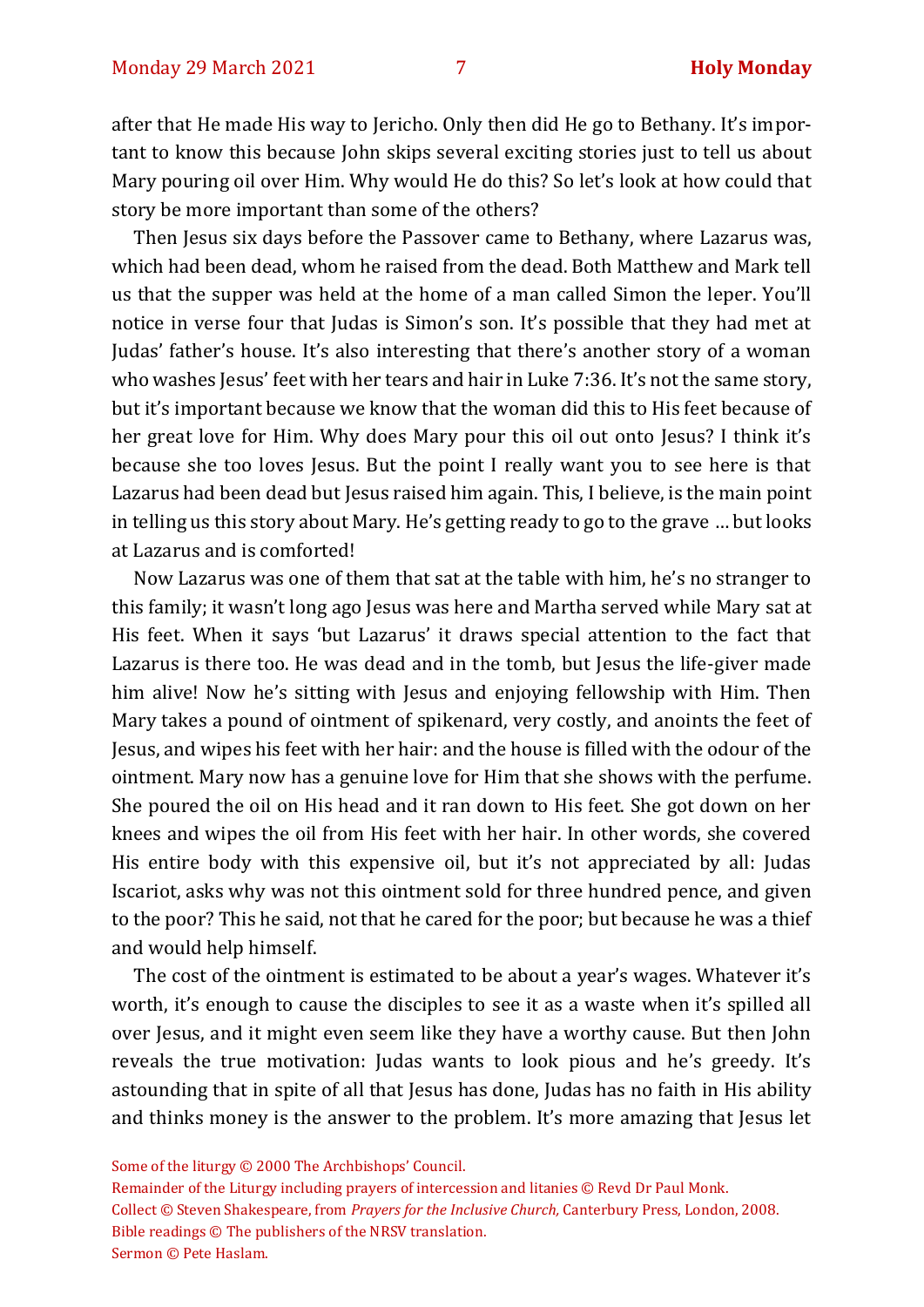him so close into their circle and that He never told anyone else what He surely knew. Judas had a place and it would be discovered in due time.

But look at Jesus' response: Then said Jesus, 'Let her alone: against the day of my burying hath she kept this. For the poor always ye have with you; but me ye have not always'. Mary has this oil for this purpose. It's predestined perfume. The remark about always having the poor is written in Deuteronomy 15:11, but here the emphasis is not on them; Jesus wouldn't be around with the disciples in the same way for much longer. He had already been predicting His death, but none of them understood what He meant. Even now they don't seem to get it, but this is His point: the oil serves a special purpose in preparing for His death which is to come very shortly.

Now, picture yourself as a disciple after the death of Christ. Could this story not have been a source of comfort to you? Lazarus had been dead, but now he's alive. Jesus had predicted His death (He had even prepared for it at Simon's house); He will also live! And if He lives then so will we! And many Jewish people realised that he was there: and they came not for Jesus' sake only, but that they might see Lazarus also, whom he had raised from the dead. Again, it's stressed that Lazarus had been dead. When the people see Lazarus walking round they would believe in Christ. But the chief priests consulted that they might put Lazarus also to death; you see Lazarus makes their problem worse, so they make secret plans to kill an innocent man. If they can give the people a dead Jesus and a dead Lazarus then the people will stop believing, they hope.

Let's close with some observations:

This passage shows us a little about worship It is the result of grace and new life. Mary gave something valuable and didn't think it was a loss to pour out the oil, as it was directed at Christ specifically. This passage also shows us a little about fellowship the one who had been given new life was there eating with Christ. Think of how often eating is compared to loving fellowship in the New Testament and in our own community. This passage shows us a little about hypocrisy Judas and those priests were so hypocritical, but they were known by God and used by Him. In the end they were revealed so everyone would know.

Finally this passage shows us a little about hope, when Jesus was on the cross His enemies said it was a real shame that He could save others but not Himself. But you know what? Jesus did save Himself! He was raised from the dead. Lazarus was just a little taste of what Jesus was going to do. He was ready for the grave and He knew He would overcome it. Now, if Christ rose, so shall we! What comfort and hope! Amen.

Some of the liturgy © 2000 The Archbishops' Council.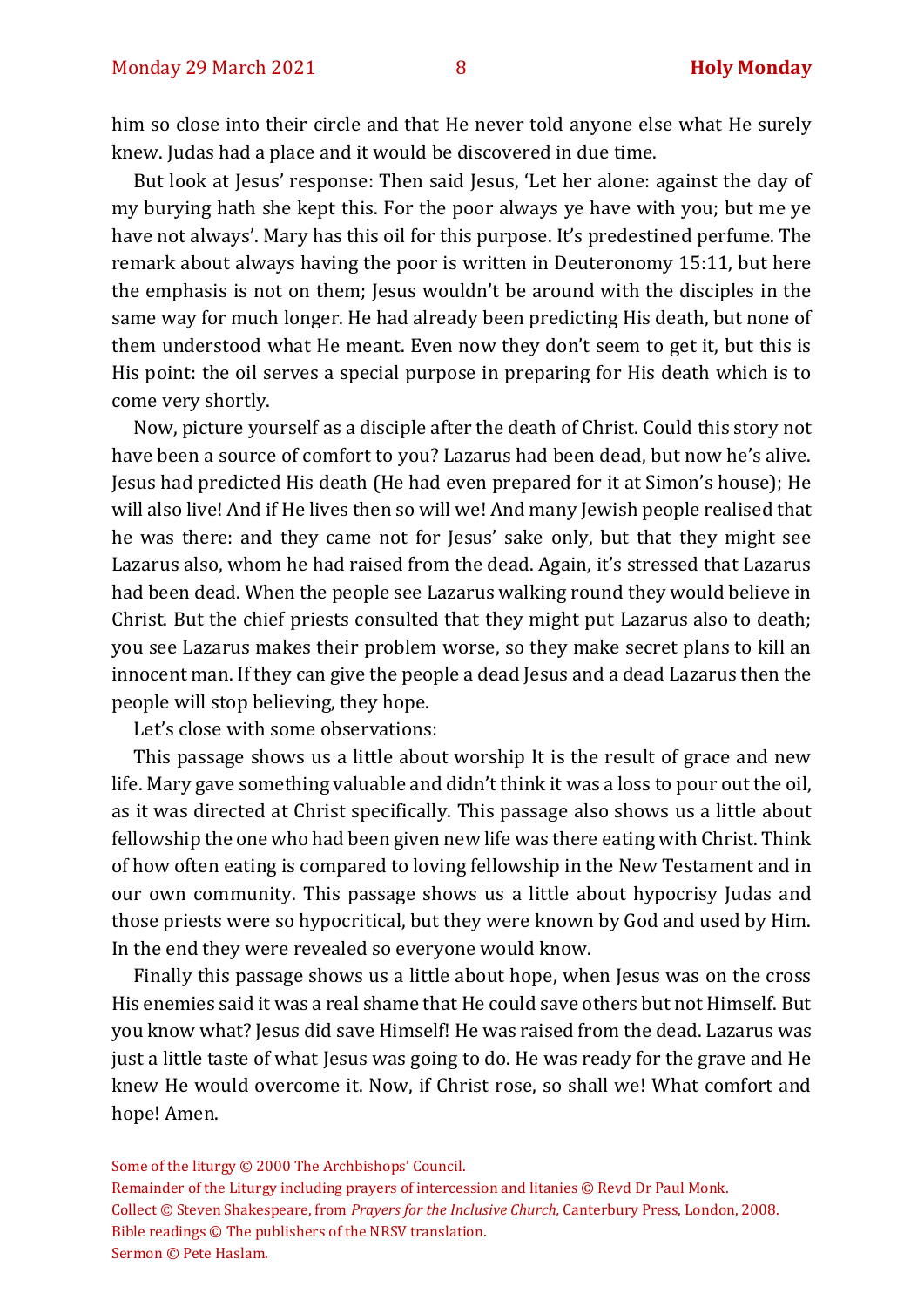# **A Statement of Christian Belief**

We profess of Christian faith into which we were baptised:

Do you believe and trust in God the Father,

the source of all being and life,

the one for whom we exist?

## All **We believe and trust in him.**

Do you believe and trust in God the Son, who took our human nature, died for us and rose again?

## All **We believe and trust in him.**

Do you believe and trust in God the Holy Spirit, who gives life to the people of God and makes Christ known in the world?

## All **We believe and trust in him.**

This is the faith of the Church.

All **This is our faith. We believe and trust in one God, Father, Son and Holy Spirit. Amen.**

# **Prayers of intercession**

These prayers are inspired by 'the High-Priestly prayer' which Jesus prayed on the first Maundy Thursday. John's Gospel records them in chapters 13–17.

This Holy Monday, we remember Jesus interceding for the world. He prayed, 'I do as the Father has commanded me, so that the world may know that I love the Father' *(John 14:31)*. We pray for the whole world to believe in God.

Lord in your mercy

## All **Hear our prayer**

This Holy Monday, we remember Jesus interceding for his disciples. He prayed, 'By this everyone will know that you are my disciples, if you have love for one another' *(John 13:35)*. We pray for the unity of the Church.

Lord in your mercy

## All **Hear our prayer**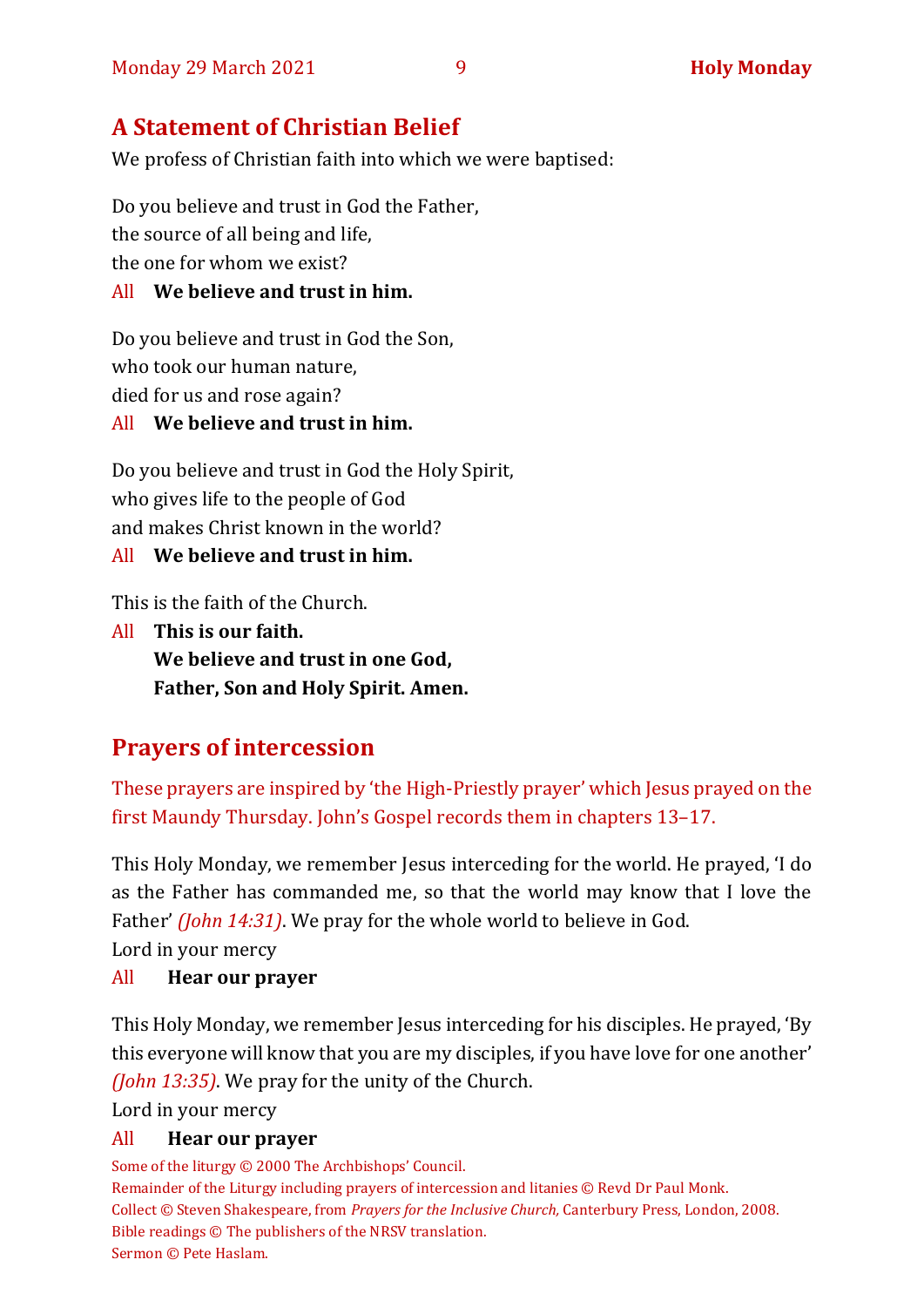This Holy Monday, we remember Jesus interceding for those uncertain how to find God. He prayed, 'No one comes to the Father except through me; if you know me, you will know my Father also' *(John 14:6)*. We pray for those seeking meaning in their lives.

Lord in your mercy

# All **Hear our prayer**

This Holy Monday, we remember Jesus interceding for those in need. He prayed 'Do not let your hearts be troubled, and do not let them be afraid' *(John 14:27)*. We pray for thew people we know.

Lord in your mercy

## All **Hear our prayer**

This Holy Monday, we remember Jesus interceding for those who want to grow in faith. He prayed 'This is my commandment, that you love one another as I have loved you' *(John 15:12)*. We pray for the people we love.

Lord in your mercy

## All **Hear our prayer**

We gather together all these prayers using the words that Jesus himself taught us:

All **Our Father in heaven, hallowed be your name, your kingdom come, your will be done, on earth as in heaven. Give us today our daily bread. Forgive us our sins as we forgive those who sin against us. Lead us not into temptation but deliver us from evil. For the kingdom, the power, and the glory are yours now and for ever. Amen.**

Some of the liturgy © 2000 The Archbishops' Council.

Remainder of the Liturgy including prayers of intercession and litanies © Revd Dr Paul Monk. Collect © Steven Shakespeare, from *Prayers for the Inclusive Church,* Canterbury Press, London, 2008. Bible readings © The publishers of the NRSV translation. Sermon © Pete Haslam.